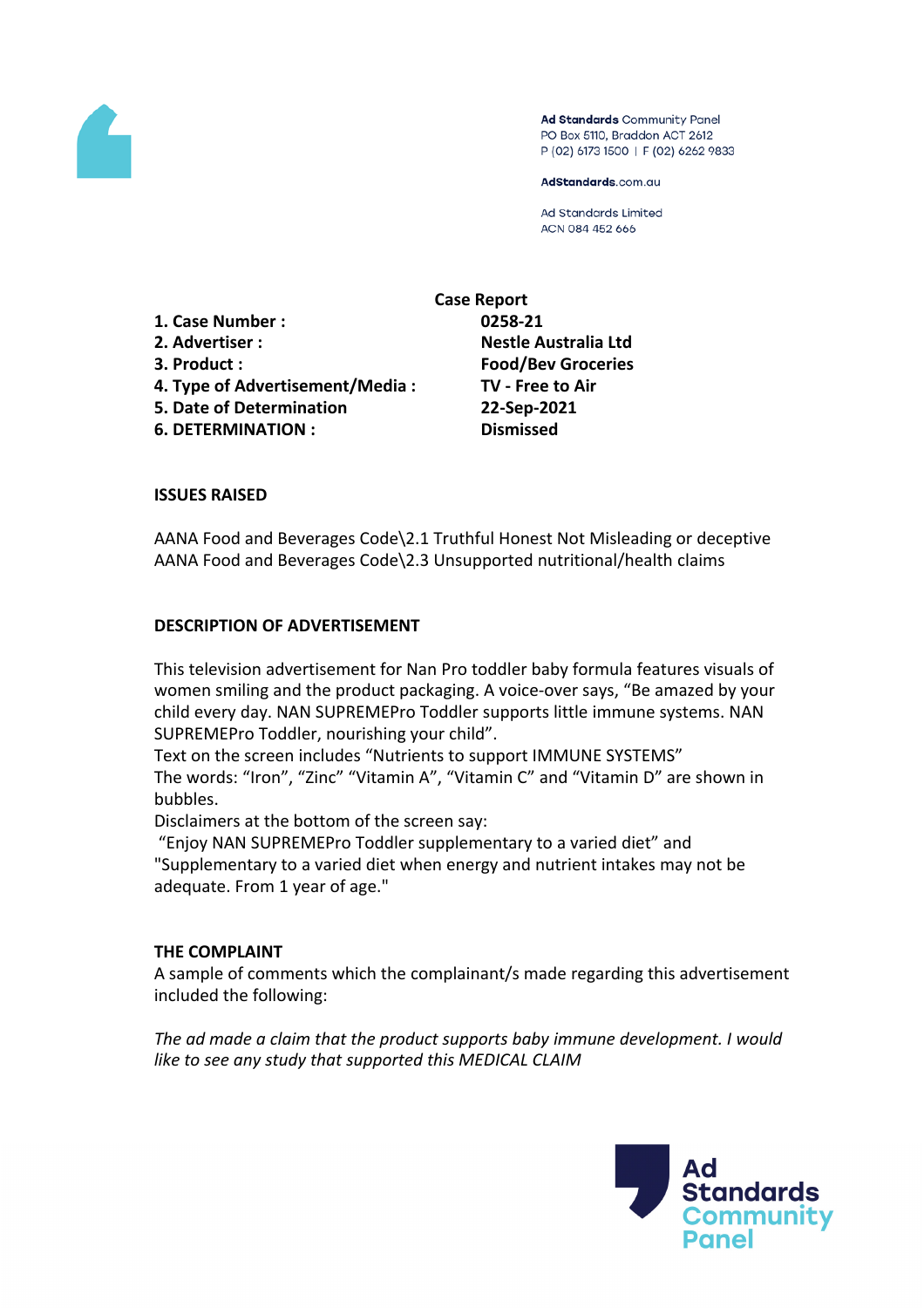

# **THE ADVERTISER'S RESPONSE**

Comments which the advertiser made in response to the complainant/s regarding this advertisement include the following:

*Nestlé's strong view is that the Advertisement does not breach either the AANA Food and Beverage Marketing and Communications Code (Food & Beverage Code) or the AANA Advertiser Code of Ethics (Code of Ethics) for the reasons set out below.*

# *1. NAN SUPREMEPro 3 toddler milk drink*

*The Advertisement is for Nestlé's NAN SUPREMEPro 3 toddler milk drink. NAN SUPREMEPro 3 toddler milk drink is a Formulated Supplementary Food for Young Children under Food Standards Code 2.9.3 Division 4. It is specially formulated for toddlers from 1 year of age and meets the composition and labelling requirements under Food Standard 2.9.3 Division 4.*

*NAN SUPREMEPro 3 toddler milk drink contains 16 vitamins and minerals including Iron, Zinc and Vitamins A, C and D.*

*Food Standards Code 1.2.7 permits general level health claims from Schedule 4-5 to be made on Formulated Supplementary Foods for Young Children, such as NAN SUPREMEPro 3 toddler milk drink, where the conditions for making a claim are met.*

*2. Claim made in the Advertisement*

*In the complaint, it is alleged the Advertisement contains a medical claim that NAN SUPREMEPro 3 toddler milk drink supports "baby immune development". The actual claim made in the Advertisement (the Immune System Support claim) is:*

*Voice over: "NAN SUPREMEPro Toddler supports little immune systems" On-screen claim: "Nutrients to support IMMUNE SYSTEMS" On-screen images: "Iron", "Zinc" "Vitamin A", "Vitamin C" and "Vitamin D" in bubbles On-screen disclaimer: "Enjoy NAN SUPREMEPro Toddler supplementary to a varied*

*diet"*

*We also re-iterate that NAN SUPREMEPro 3 toddler milk drink is specially formulated for toddlers from 1 year of age. There are no baby-related claims in the Advertisement and the Advertisement:*

*(a) contains numerous toddler references, including: in the voice over; the onscreen logo; in the activity described in the opening screen (watching your little one jump in puddles) and the on-screen information (Toddler; From 1 year of age); and (b) does not contain any reference to an infant or baby.* 

*3. Claim is compliant with Food Standards Code 1.2.7*

*The Immune System Support claim is a general level health claim permitted under Food Standards Code 1.2.7, not a medical claim as alleged in the Complaint. The relevant claims from Food Standards Code Schedule 4-5 are:*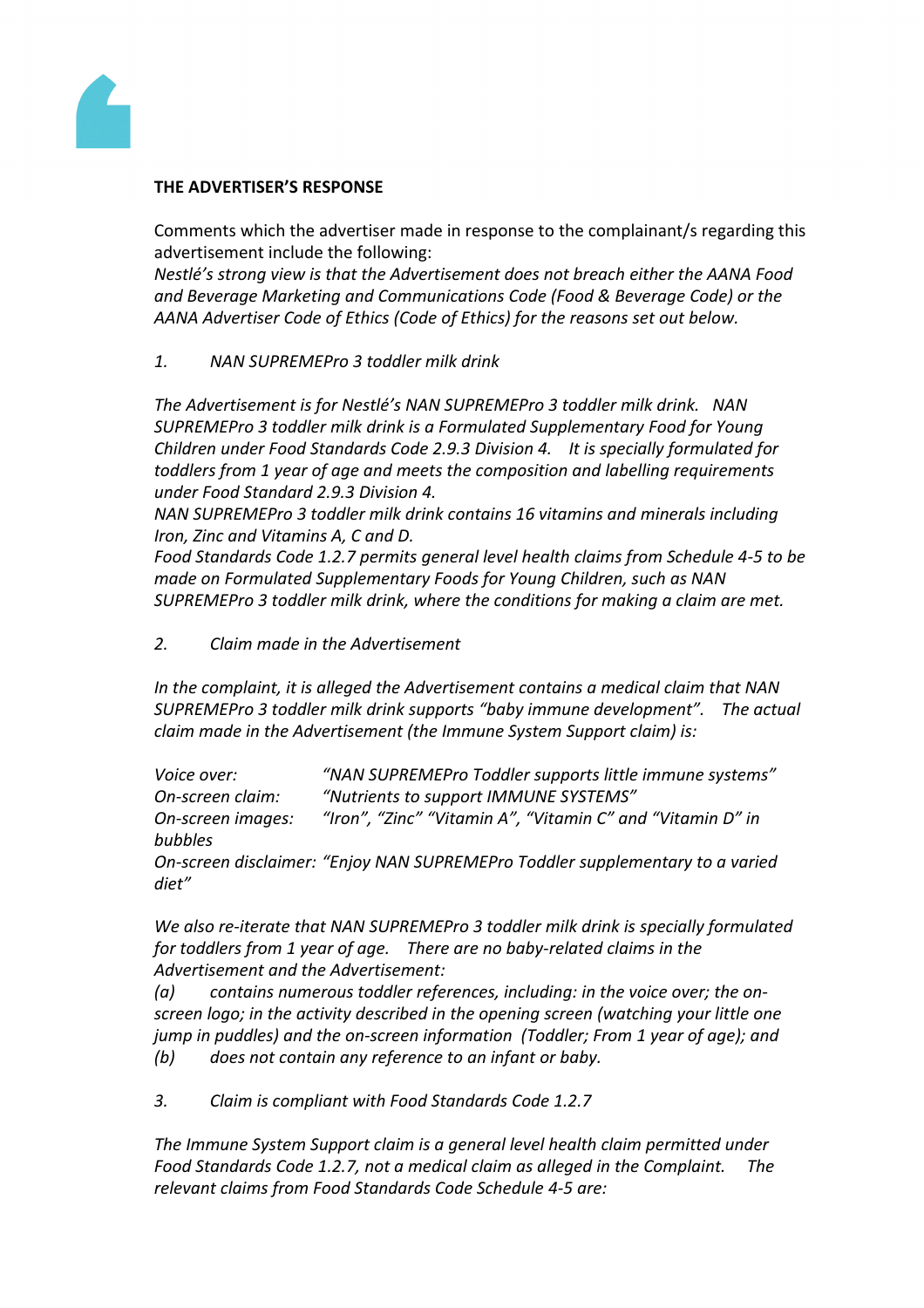

| Iron      | Necessary for normal immune system function             |
|-----------|---------------------------------------------------------|
| Zinc      | Necessary for normal immune system function             |
| Vitamin A | Contributes to normal immune system function            |
| Vitamin C | Contributes to the normal immune system function        |
| Vitamin D | Contributes to the normal function of the immune system |

*Food Standards Code 1.2.7 permits these function claims for Iron, Zinc and Vitamins A, C and D because a cause and effect relationship has been established. The wording of these claims is not prescribed (Food Standards Code 1.2.7-10). NAN SUPREMEPro 3 toddler milk drink meets the conditions for making general health claims for Iron, Zinc and Vitamins A, C and D under Food Standards Code Schedule 4-3 and 2.9.3 -8(2) as the product contains at least 10% of the recommended dietary intake (RDI) for the 1-3 year age group of these vitamins and minerals.*

*In addition, the Advertisement includes the three required elements to make a general health claim which are: property of food; the specific health effect; and the dietary context statement. These are met in the Advertisement on-screen through:*

- *(a) Property of the food: Iron, Zinc and Vitamins A, C and D*
- *(b) Specific health effect: Nutrients to support immune systems*

*(c) Dietary Context Statement: Enjoy NAN SupremePro Toddler supplementary to a varied diet*

# *4. Other considerations*

*We have reviewed the Advertisement for compliance with the Food & Beverage Code and Code of Ethics and are confident the Advertisement complies in all respects. In particular:*

*(a) The Advertisement is directed at parents of toddlers. It is not directed at, and does not have a strong or evident appeal to children.*

- *(b) All nutrient content and health claims in the Advertisement are truthful, honest and not misleading or deceptive; and*
- *(c) the Advertisement does not contravene any prevailing community standard.*

*Nestlé takes our responsibilities in advertising our products very seriously. The Immune System Support Claim is a compliant general health claim under the Foods Standards Code and our view is the Advertisement does not contravene the Food & Beverages Code or the Code of Ethics. For the reasons set out above, we submit that the complaint should be dismissed.*

# **THE DETERMINATION**

The Ad Standards Community Panel (the Panel) considered whether this advertisement breaches the AANA Food and Beverages Advertising and Marketing Communications Code (the Code).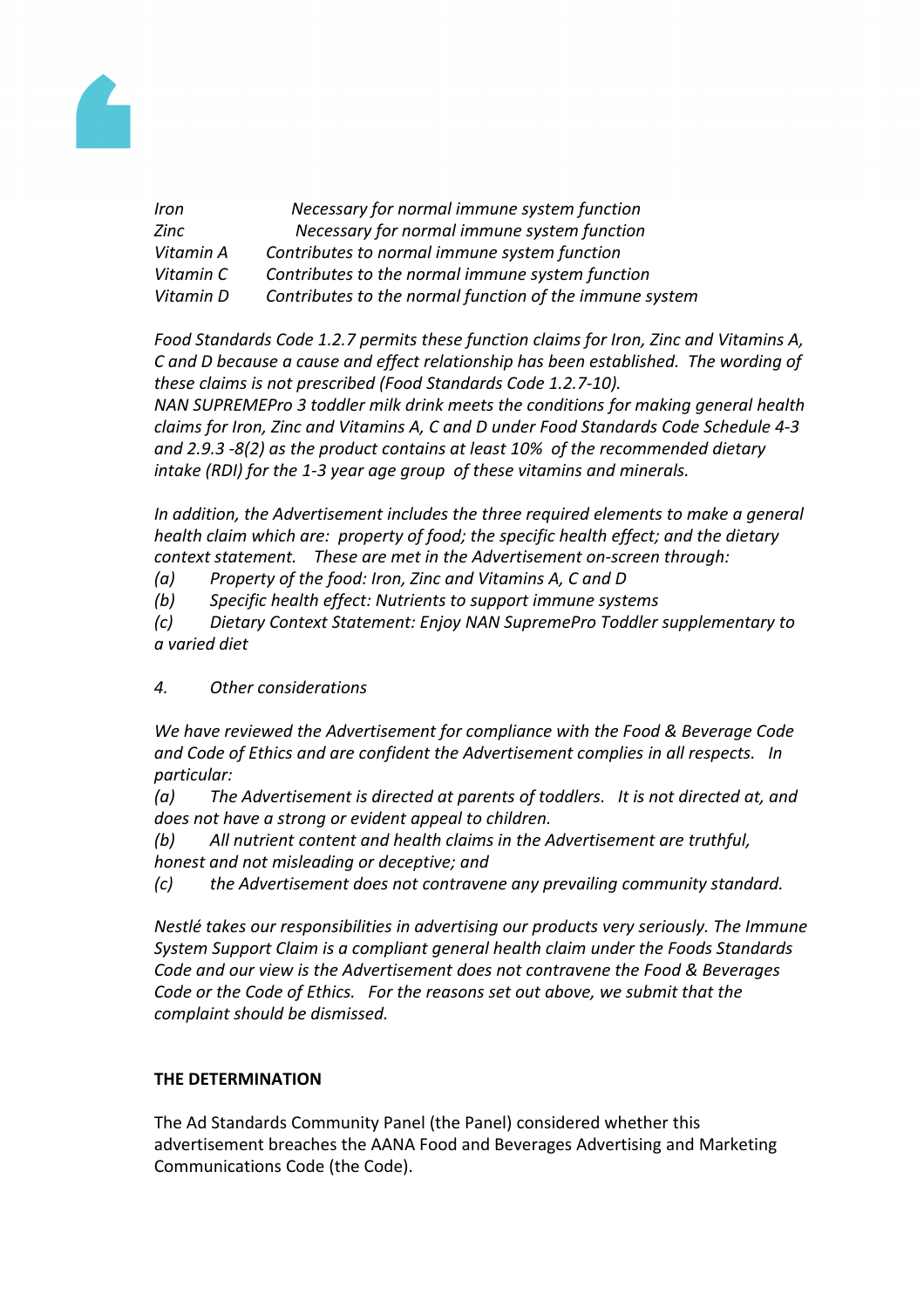

The Panel noted the complainant's concern that the advertisement makes a medical claim which is not supported.

The Panel viewed the advertisement and noted the advertiser's response.

The Panel noted that the product advertised is food and that therefore the provisions of the Food Code apply.

**Section 2.1 Advertising or marketing communications for food ...shall be truthful and honest, shall not be or be designed to be misleading or deceptive or otherwise contravene prevailing community standards, and shall be communicated in a manner appropriate to the level of understanding of the target audience of the Advertising or Marketing Communication with an accurate presentation of all information including any references to nutritional values or health benefits.**

The Panel Noted the Practice Note to this section of the Food Code which includes:

*"The Panel will not attempt to apply legal tests in its determination of whether advertisements are truthful and honest, designed to mislead or deceive, or otherwise contravene prevailing community standards in the areas of concern to this Code.*

*"In testing the requirement that an advertising or marketing communication shall be truthful and honest, the Community Panel will consider whether the information most likely to be taken from the advertisement by an average consumer in the target market would be reasonably regarded as truthful and honest…"*

The Panel noted that the target audience for this advertisement would be parents of toddlers.

The Panel noted that the voice-over included the phrase, "supports little immune systems" and text on the screen includes "Nutrients to support IMMUNE SYSTEMS".

The Panel also noted two disclaimers appeared on the advertisement, these being: "Enjoy NAN SUPREMEPro Toddler supplementary to a varied diet" and "Supplementary to a varied diet when energy and nutrient intakes may not be adequate. From 1 year of age."

The Panel considered that the phrase 'supports… immune systems' is a broad, nonspecific statement. The Panel considered that the target audience for this advertisement was likely to take the message that the product can assist the immune system of toddlers, in much the same way that a good diet can.

The Panel noted that advertisers should take care when making claims of benefits to the immune system at a time of heightened alertness to the importance of immune systems during a pandemic. However, in this instance the Panel considered that the broad claims made by the advertiser were not specific and were not claims to boost the immune system or prevent disease.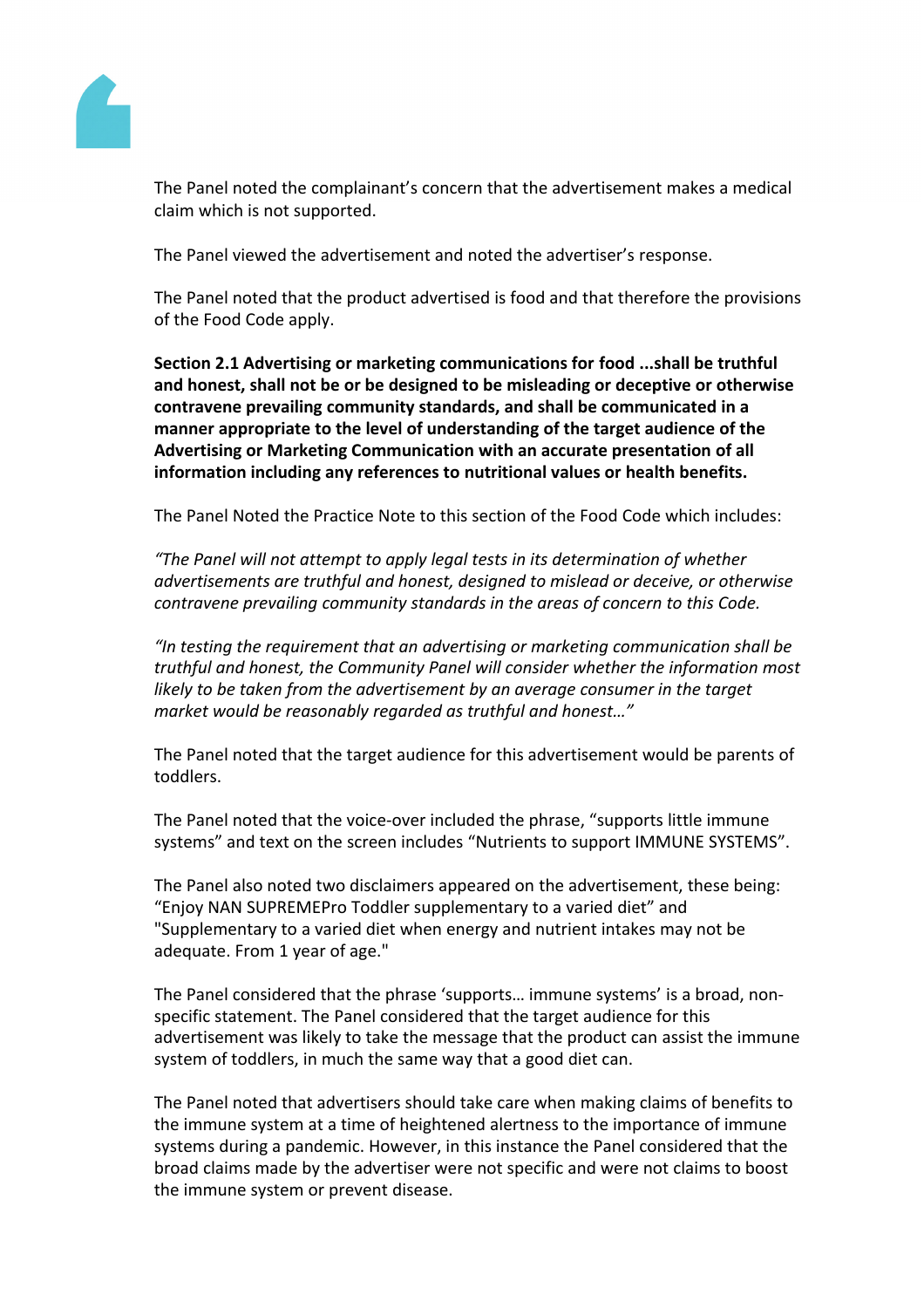

Overall the Panel considered that the advertisement was not designed to be misleading or deceptive and was communicated in a manner appropriate to the understanding of the target audience.

## **Section 2.1 Conclusion**

The Panel determined that the advertisement did not breach Section 2.1 of the Food Code.

**2.3 Advertising or Marketing Communication for Food or Beverage Products that include what an Average Consumer, acting reasonably, might interpret as health or nutrition claims shall be supportable by appropriate scientific evidence meeting the requirements of the Australia New Zealand Food Standards Code** The Panel Noted the Practice Note to this section of the Food Code which includes:

*"This provision is intended to be triggered by the Community Panel when considering that an average consumer, acting reasonably, might consider statements made within an advertising or marketing communication as health or nutrition claims.*

*In testing whether this provision is properly triggered, the Community Panel will apply its view of what an average consumer within the target market, might reasonably take from a communication.*

*Having considered that statements made within an advertisement might reasonably be taken by an average consumer as health or nutrition claims, the Community Panel will rely on substantiation provided by the advertiser and/ or appropriate expert or professional advice as to whether such claims can be properly supported by scientific evidence meeting the requirements of the Food Standards Code."*

The Panel noted that the phrase, 'supports little immune systems' could be interpreted by an average consumer to be a nutrition claim.

The Panel noted the advertiser's response that support of the immune system is a general level claim permitted under Food Standards Code 1.2.7 for Iron, Zinc and Vitamins A, C and D, which are present in the product.

The Panel noted that the claim of supporting the immune system was supportable by appropriate evidence and met the requirements of the Food Standard Code.

## **Section 2.3 Conclusion**

The Panel determined that the advertisement did not breach Section 2.3 of the Food Code.

### **Conclusion**